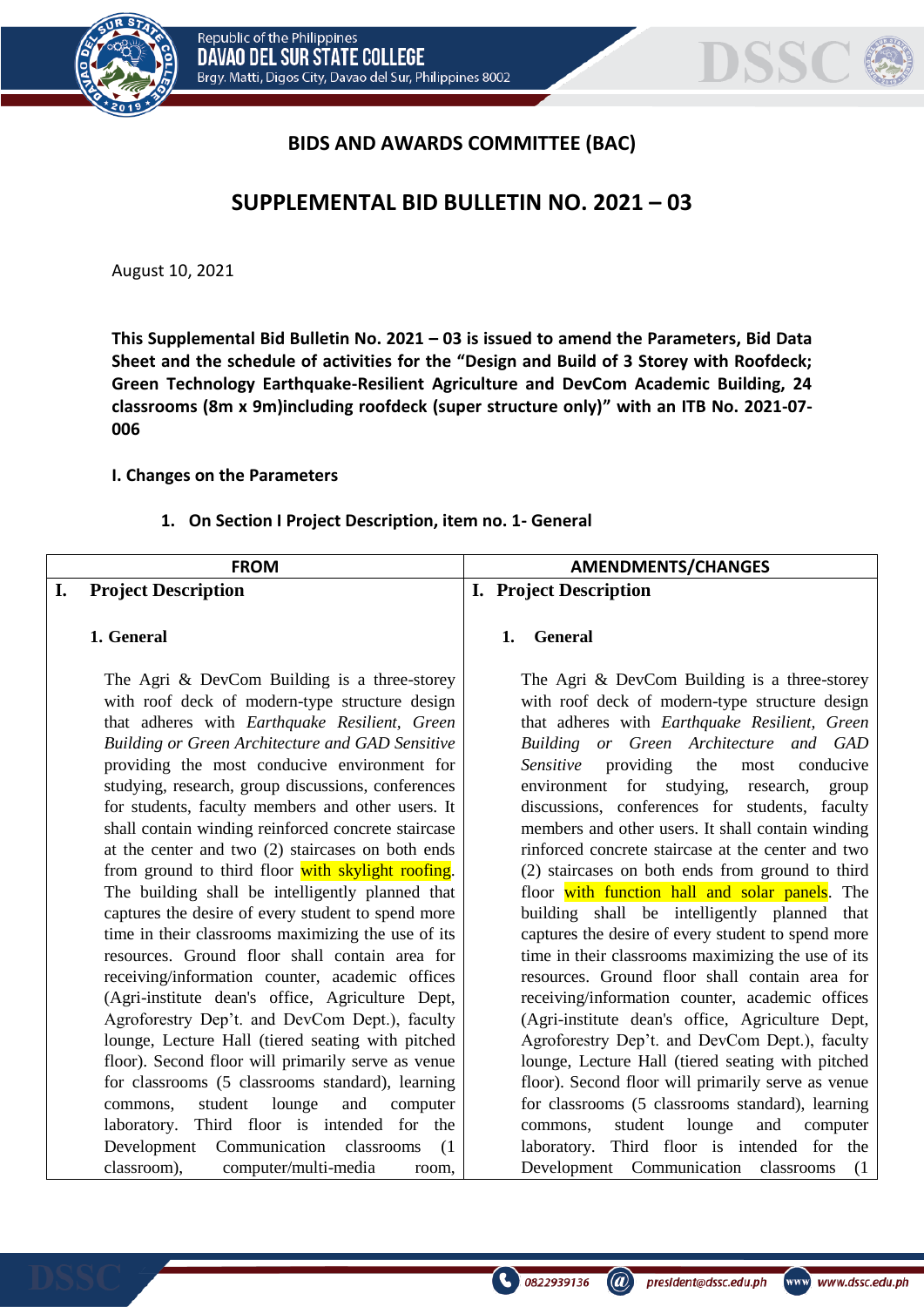



integrated lab and broadcast lab/studio (bigger room-twice as large as a classroom) and laboratory rooms (AnScie Lab, Horticulture Lab, Crop Protection Lab, Soils Lab and Agricultural Laboratory and Instrumentation Room). (See Section 1.4 of Item VI for detailed information and requirements.)

classroom), computer/multi-media room, integrated lab and broadcast lab/studio (bigger room-twice as large as a classroom) and laboratory rooms (AnScie Lab, Horticulture Lab, Crop Protection Lab, Soils Lab and Agricultural Laboratory and Instrumentation Room). (See Section 1.4 of Item VI for detailed information and requirements.)

## **2. Changes on Sect. V Design Concepts and Requirements Item no. 1- Architectural Design, sub item no. 1.2- Materials**

| <b>FROM</b>                                                                                           |                               | <b>AMENDMENTS/CHANGES</b>                                                                                                                                                                                                                                                                                                                                                      |  |                                                                                                                                                          |                                                                                                                                                                                                                                                                                                                                                        |
|-------------------------------------------------------------------------------------------------------|-------------------------------|--------------------------------------------------------------------------------------------------------------------------------------------------------------------------------------------------------------------------------------------------------------------------------------------------------------------------------------------------------------------------------|--|----------------------------------------------------------------------------------------------------------------------------------------------------------|--------------------------------------------------------------------------------------------------------------------------------------------------------------------------------------------------------------------------------------------------------------------------------------------------------------------------------------------------------|
| 1.1 Materials. The use of materials not specified<br>herein shall be subject to prior approval of the |                               | 1.1                                                                                                                                                                                                                                                                                                                                                                            |  | Materials. The use of materials not specified herein<br>shall be subject to prior approval of the Head of the<br>Procuring Entity or his representative. |                                                                                                                                                                                                                                                                                                                                                        |
|                                                                                                       | $\mathbf{i}$ .<br>ii.<br>iii. | Head of the Procuring Entity or his representative.<br>All materials shall be fire and moisture<br>resistant, non-toxic and non-attractive to<br>termite attack.<br>Concrete masonry units (1000 psi) on all<br>external walls. Interior CMU walls (600 psi)<br>cement plastered finished.<br>Glass windows shall be of dark gray type<br>with a minimum thickness of $six(6)$ |  | i.<br>ii.<br>iii.                                                                                                                                        | All materials shall be fire and moisture<br>resistant, non-toxic and non-attractive to termite<br>attack.<br>Concrete hollow block 6" thick (1000 psi) on<br>all external walls. Interior CHB walls 4" thick<br>(600 psi) cement plastered finished.<br>Glass windows shall be of dark gray type with a<br>minimum thickness of six (6) millimetres on |
|                                                                                                       | iv.                           | millimetres on powder coated aluminum<br>frames.<br>Main entrance shall be made of frameless<br>glass doors (tempered). Office and/or other<br>doors shall be made of dark gray glass<br>(tempered) panels on powder coated<br>aluminum frame. Frameless glass doors                                                                                                           |  | iv.                                                                                                                                                      | powder coated aluminum frames.<br>Main entrance shall be made of double door<br><b>frameless</b><br>glass (tempered).<br><b>Office</b><br>and<br>classroom doors shall be made of wood panel<br>with viewing glass in compliance to GAD<br>requirements. Toilet doors must be flush door<br>marine plywood.                                            |
|                                                                                                       | iv.                           | (tempered) shall have a minimum thickness<br>of twelve (12) millimeters.<br>Glass partitions/walls must be of clear type<br>(tempered) on powder coated aluminum<br>frame and shall have a minimum thickness<br>of twelve (12) millimetres except otherwise<br>as required/stated in Section 1.4.6.                                                                            |  | $\overline{\mathbf{v}}$ .<br>vi.                                                                                                                         | Door Knobs shall be lever type stainless steel.<br>Door hinges shall be 3.5" x 3.5" ball bearing.<br>Magnetic Door stoppers - either wall or floor<br>mounted. Provide door closer - Main, office,<br>conference and toilet.<br>Glass partitions/walls must be of clear type<br>(tempered) on powder coated aluminum frame                             |
|                                                                                                       | V.<br>vi.                     | Use laminated boards complete<br>with<br>accessories for office cubicles and built-in<br>cabinets/furniture of colors complementing<br>the office walls color scheme.<br>All railings including grab rails shall made<br>of stainless steel (304) with dimensions                                                                                                              |  | vii.                                                                                                                                                     | and shall have a minimum thickness of twelve<br>(12)<br>millimetres<br>otherwise<br>except<br><b>as</b><br>required/stated in Section 1.4.6.<br>Use laminated boards complete with accessories<br>office<br>cubicles<br>for<br>built-in<br>and                                                                                                         |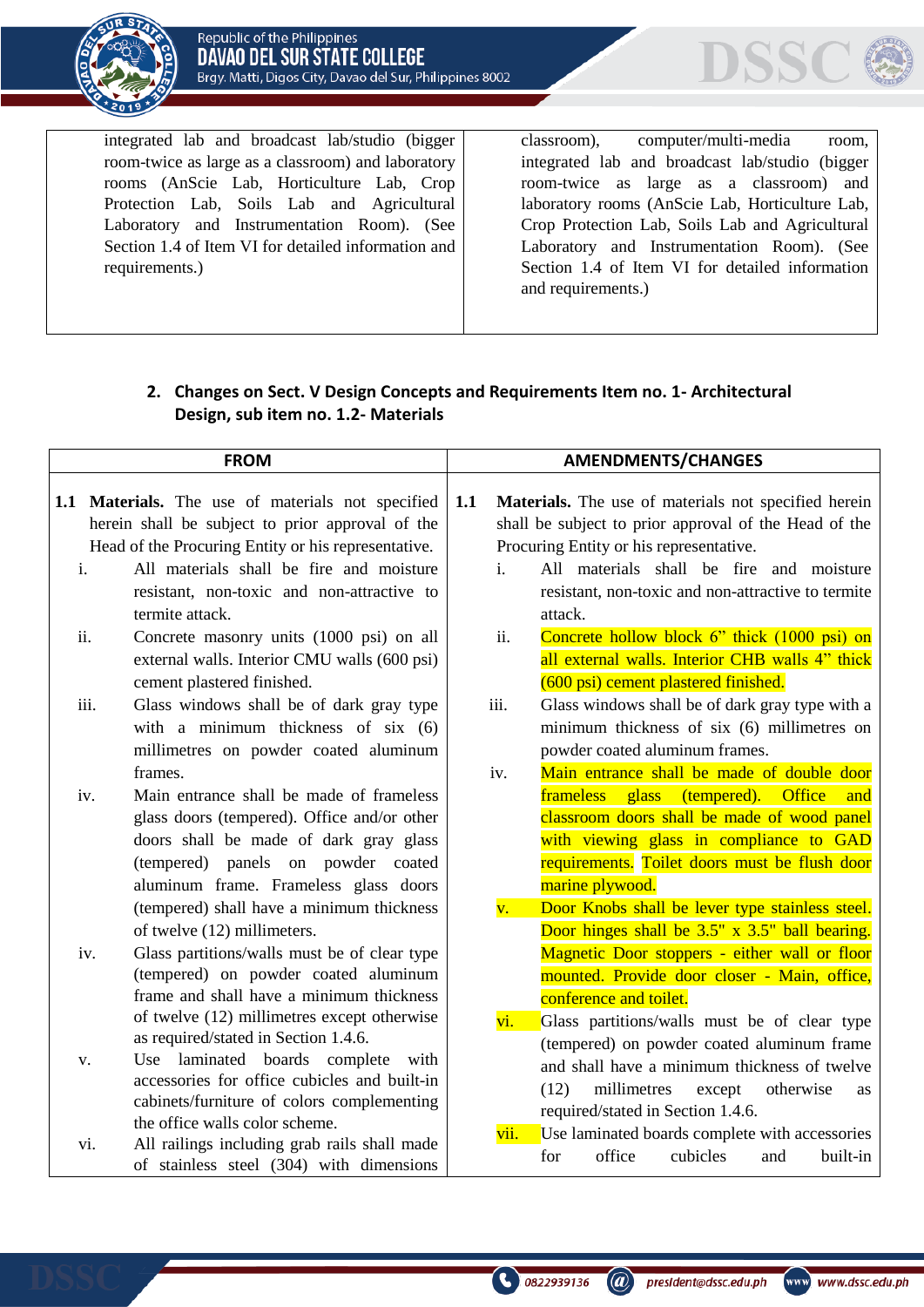

conforming to the applicable codes, laws, and standards.

- vii. Door knobs shall be of lever type and made of stainless steel. Installation height shall conform to BP 344.
- viii. Use flat latex paints for ceilings. Interior wall finish shall be of semi-gloss acrylic latex paints, while exterior finish shall be of watertight solvent based paints.
- ix. Floor finish for wet areas shall be of nonskid tile finish. Synthetic granite tiles shall be used for office floors, lobbies and hallways, conference rooms, and other floors with areas exceeding 8 sq.m.

cabinets/furniture of colors complementing the office walls color scheme.

DSSC

- viii. All railings including grab rails shall made of stainless steel (304) with dimensions conforming to the applicable codes, laws, and standards.
- ix. Apply concrete neutralizer for all concrete surfaces. Apply concrete primer for all concrete surfaces and ceiling boards. All painting works shall be fully-putty. Painted ceiling shall be in at least latex finish, while cornices and mouldings shall be in gloss enamel finish. Painted interior wall shall be at least two (2) coats in semi-gloss latex finish for ordinary rooms, e.g. offices, unless specified to higher type of paint. Painted exterior wall shall be at least two (2) coats in moisture-resistant/waterrepellant solvent-based paint finish, textured or smooth, unless otherwise specified. Apply emulsion clear paint on all exterior concrete surfaces. Paint color and shade shall be approved first before application.
- x. Floor finish for wet areas shall be of non-skid tile finish. Synthetic granite 600mm x 600mm for all floor areas.
- xi. Regular stairs shall have risers at least 150mm high and treads at least 300mm wide. Handrails shall be 1100mm high. Clearances shall confirm with the requirements of the Fire Code of the Philippines. Corridors shall have a minimum unobstruction width of 4000mm. This shall be measured clear from the surface of the finished wall and not on-center of the rough CHB wall. Handrails must be 304 stainless steel (1.5" diameter). Railings must be 16mm square bars space at 150mm O.C. Use aluminum step nosing 2" wide. xii. Ceiling Works - Interior - 4.5mm thick fiber

cement board on metal framings. Exterior (roof eaves) - metal soffit on metal framings. Metal rod hangers with adjustable clips, and NOT galvanized iron wires, shall be used to support and suspend the carrying channel and light gauge metal furrings. xiii. Trusses - use 2-6mm thick angle bar for

Top/bottom Chords. Use 1-6mm thick angle bar

president@dssc.edu.ph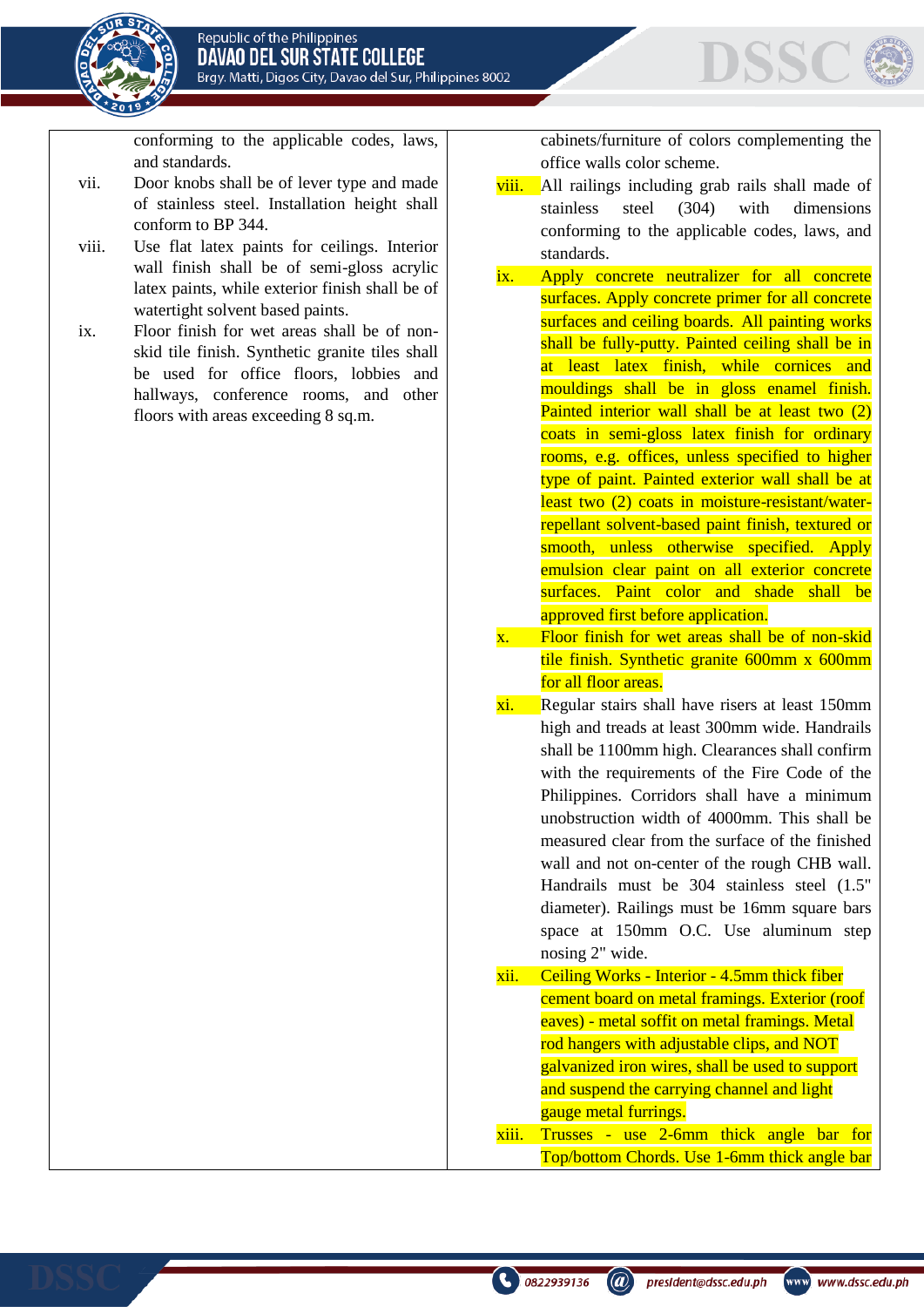



|      | for vertical/diagonal web members.                |
|------|---------------------------------------------------|
| xiv. | Purlins - Use 1.5mm thick x 2" x 6" CEE           |
|      | Purlins spaced at 700 mm O.C. Use 2-12mm          |
|      | dia. Plain Round Bars for Sag Rods. Use 16mm      |
|      | dia. Plain Round Bars for Cross Bracings with     |
|      | <b>Turn Buckles.</b>                              |
| XV.  | Fascia Frame - Use 2-4mm thick angle bar for      |
|      | Fascia Frame. Use 12mm thk Fiber Cement           |
|      | <b>Board for Fascia Board.</b>                    |
| xvi. | Roofing- use 0.50mm thk Pre-painted Roofing       |
|      | Sheets, Rib-Type, Blue. Use Aluminum Radiant      |
|      | Heat Insulation MF 800 6-layer double-sided       |
|      | aluminium foil laminate with superior strength    |
|      | and puncture resistant properties on Galvanized   |
|      | Iron Wire Ga. 16 spaced at 300mm O.C.             |
|      | diagonals. All bended panels shall be 0.50mm      |
|      | thick prepainted, pre-moulded.                    |
|      | xvii. Plumbing Works - Use series 1000 for        |
|      | sanitary/storm drainage pipings and fittings. For |
|      | cold waterlines, use Polypropylene Pn16/Pn20      |
|      | Fusion Weld Pipes with trims and fittings.        |
|      | Septic vault shall be of sufficient volume        |
|      | capacity consisting of three chambers. Water      |
|      | closets shall be 1.6 gpf. ADA manual flush        |
|      | valve, powerful direct-fed siphon jet action. Use |
|      | ceramic under counter-type lavatory with          |
|      | stainless c-spout faucet. Kitchen Sink shall be   |
|      | of stainless steel seamless bowl with gooseneck   |
|      | faucet. Use waterless, replacesable cartridge     |
|      | wall hung urinal. Use standard stainless steel    |
|      | faucet for comfort rooms. Use 2 - horizontal      |
|      | stainless steel tank, capacity 2000 liters. Use   |
|      | booster pump 2-hp, pressure tank bladder type     |
|      | should be compatible to 2-hp booster pump.        |
|      |                                                   |

## **3. Changes on Sect. V Design Concepts and Requirements Item no. 2- Structural Design, sub item no. 2.2- Materials**

|     | <b>FROM</b>                                        |     | <b>AMENDMENTS/CHANGES</b>                       |
|-----|----------------------------------------------------|-----|-------------------------------------------------|
| 2.1 | Materials. Listed below are the minimum            | 2.1 | Materials. Listed below are the minimum quality |
|     | quality specifications for the construction        |     | specifications for the construction materials.  |
|     | materials. Utilization of items and material       |     | Utilization of items and material quality not   |
|     | quality not described in the list shall be subject |     | described in the list shall be subject to prior |
|     | to prior approval by the Head of Procuring         |     | approval by the Head of Procuring Entity or his |
|     | Entity or his Representative.                      |     | Representative.                                 |
|     |                                                    |     |                                                 |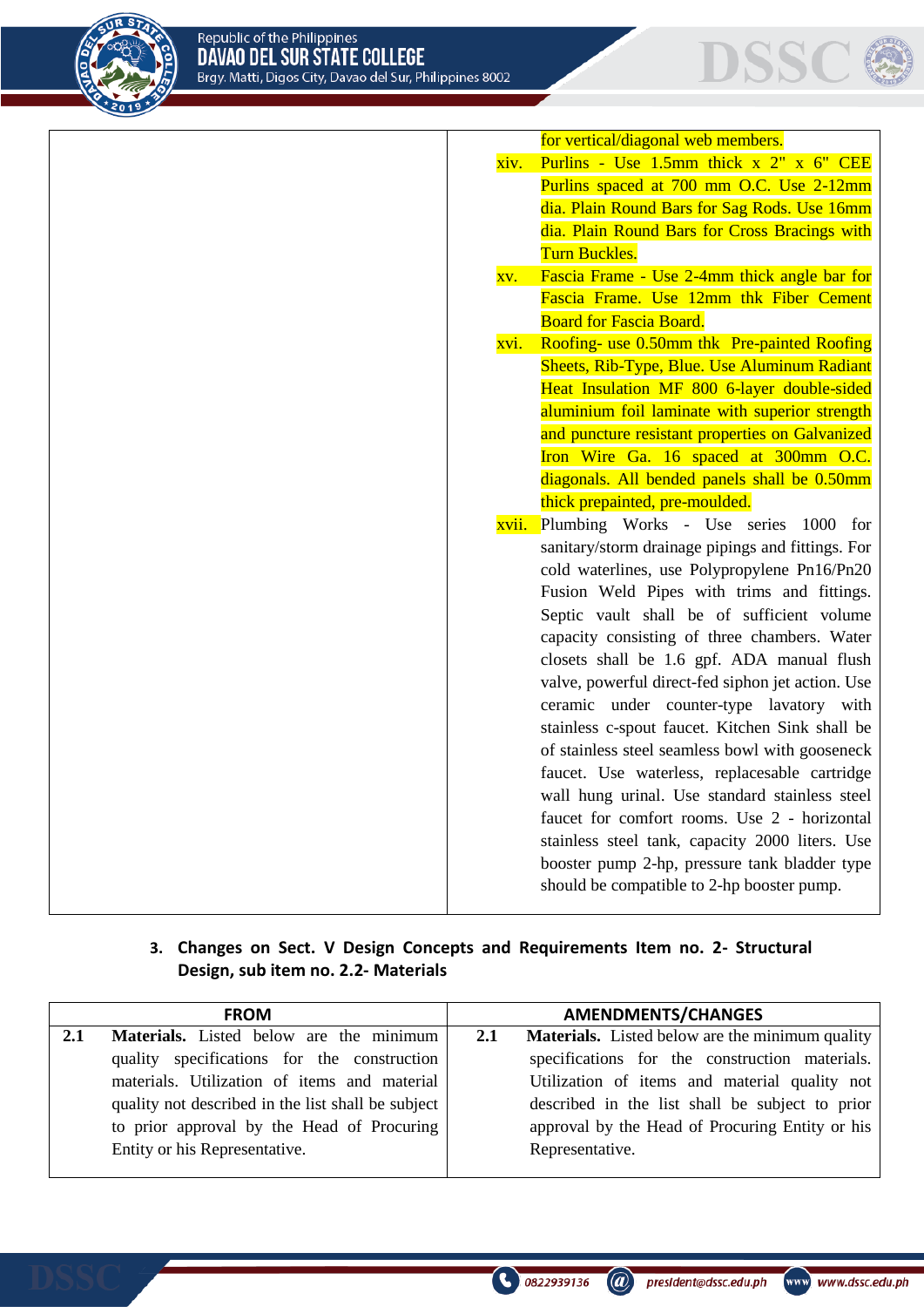



- i. Concrete shall have a minimum 28-day compressive strength of 21 Mpa.
- ii. Fine aggregates shall consist of hard, tough, durable and uncoated particles of natural sand.
- iii. Coarse aggregates shall consist of washed gravel, crushed stone or rock, or a combination thereof conforming to ASTM C33.
- iv. Use Portland cement conforming to ASTM C150, Type I or Type II. All cement shall be a product of one reputable manufacturer.
- v. Reinforcing steel shall be deformed billet steel bars conforming to PNS Grade 40 for 12mm dia. and below. Use PNS Grade 60 for 16mm dia. and larger bars.
- vi. Concrete hollow blocks shall be machinemade and standard product of a recognized manufacturer conforming to PNS 16 with a compressive strength of 1000 psi for exterior and 600 psi for interiors (non-load bearing).
- vii. Structural steel shapes, plates and bars shall conform to ASTM specification A36/A6M.
- viii. Welding Electrodes shall be E60, or E70, WAS specs D1.1.
- i. Concrete shall have a minimum 28-day compressive strength of 21 Mpa.
- ii. Fine aggregates shall consist of hard, tough, durable and uncoated particles of natural sand.
- iii. Coarse aggregates shall consist of crushed stone or rock, or a combination thereof conforming to ASTM C33.
- iv. Use Portland cement conforming to ASTM C150, Type I or Type II. All cement shall be a product of one reputable manufacturer.
- v. Reinforcing steel shall be deformed billet steel bars conforming to PNS Grade 40 for 12mm dia. and below. Use PNS Grade 60 for 16mm dia. and larger bars.
- vi. Concrete hollow block 6" thick (1000 psi) on all external walls. Interior CHB walls 4" thick (600 psi) cement plastered finished.
- vii. Structural steel shapes, plates and bars shall conform to ASTM specification A36/A6M.
- viii. Welding Electrodes shall be E60, or E70, WAS specs D1.1.

**4. Changes on Sect. V Design Concepts and Requirements Item no. 3- Electrical Design, sub item no. 3.7- Solar Power System**

| <b>FROM</b>                                           | <b>AMENDMENTS/CHANGES</b> |                                                         |
|-------------------------------------------------------|---------------------------|---------------------------------------------------------|
| 3.7 Solar Power System                                | 3.7                       | <b>Solar Power System</b>                               |
| The building shall be equipped with hybrid grid-      |                           | The building shall be equipped with grid-tied solar     |
| tied solar power system at least 50 KVA. A room       |                           | power system with net-metering at least 50 KVA. A       |
| shall be provided to house the solar power            |                           | room shall be provided to house the solar power         |
| equipment. Smart Solar inverters shall be used for    |                           | equipment. Smart Solar inverters shall be used for      |
| efficient utilization of power distribution of Solar- |                           | efficient utilization of power distribution of Solar-   |
| produced electrical power and Utility-sourced         |                           | produced electrical power and Utility-sourced           |
| electrical power. Solar power shall be used           |                           | electrical power. Solar power shall be used primarily   |
| primarily for the lightings and secondly for          |                           | for the lightings and secondly for security systems and |
| security systems and fire detection and alarm         |                           | fire detection and alarm systems.                       |
| systems.                                              |                           |                                                         |
|                                                       |                           |                                                         |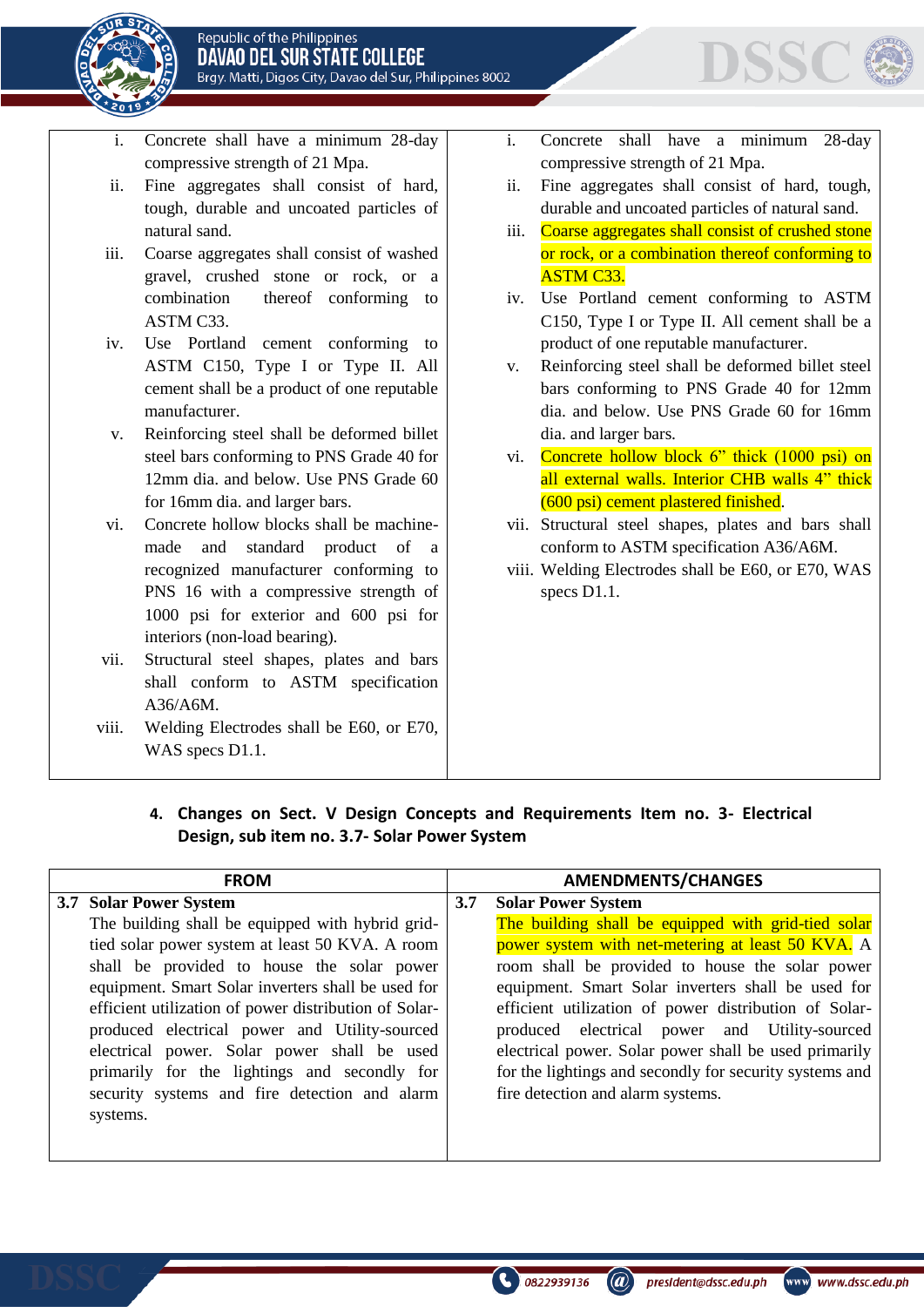



#### **II. Changes on the Bid Data Sheet**

## **1. On ITB Clause 12 Section I- Design a.) Architectural Details and b.) Structural Details**

| <b>FROM</b>                                                                                                                                                                                                                                                                   | <b>AMENDMENTS/CHANGES</b>                                                                                                                                                                                                                     |  |
|-------------------------------------------------------------------------------------------------------------------------------------------------------------------------------------------------------------------------------------------------------------------------------|-----------------------------------------------------------------------------------------------------------------------------------------------------------------------------------------------------------------------------------------------|--|
| The Bidder shall submit a Complete Design of the<br>Proposed Building in accordance to Detailed Engineering<br>Design Analyses and to the degree of details as provided<br>herein:                                                                                            | The Bidder shall submit a Complete Design of the<br>Proposed Building in accordance to Detailed Engineering<br>Design Analyses and to the degree of details as provided<br>herein:                                                            |  |
| Design<br>a. Architectural details<br>Perspective<br>Floor Plan<br><b>Building Elevation 4 sides</b><br>Sections and details<br>Schedule of finish<br>b. Structural details<br>General construction notes<br>Foundation plans<br>Schedule of footing, columns, beams and slab | Design<br>a. Architectural details<br>Perspective<br>٠<br>Floor Plan<br>$\bullet$<br><b>Building Elevation 4 sides</b><br>b. Structural details<br>Foundation plans<br>$\bullet$<br>Schedule of footing, columns, beams and slab<br>$\bullet$ |  |

#### **2. On ITB Clause 16**

| <b>FROM</b>                                         | <b>AMENDMENTS/CHANGES</b>                                 |
|-----------------------------------------------------|-----------------------------------------------------------|
| Each Bidder shall submit:                           | Each Bidder shall submit:                                 |
| <b>TECHNICAL COMPONENT</b>                          | <b>TECHNICAL COMPONENT</b>                                |
| • One (1) certified true copy and One (1) photocopy | • One (1) Original copy and Two (2) certified true copies |
| FINANCIAL COMPONENT . One (1) certified true copy   | FINANCIAL COMPONENT • One (1) Original copy and two       |
| and two (2) photocopies (Indicate                   | (2) certified true copies (Indicate                       |
| Component/Document/Copy Number)                     | Component/Document/Copy Number)                           |

#### **III. Changes on the Bidding Documents Section VI- Specifications**

1. Added details on the Parameters